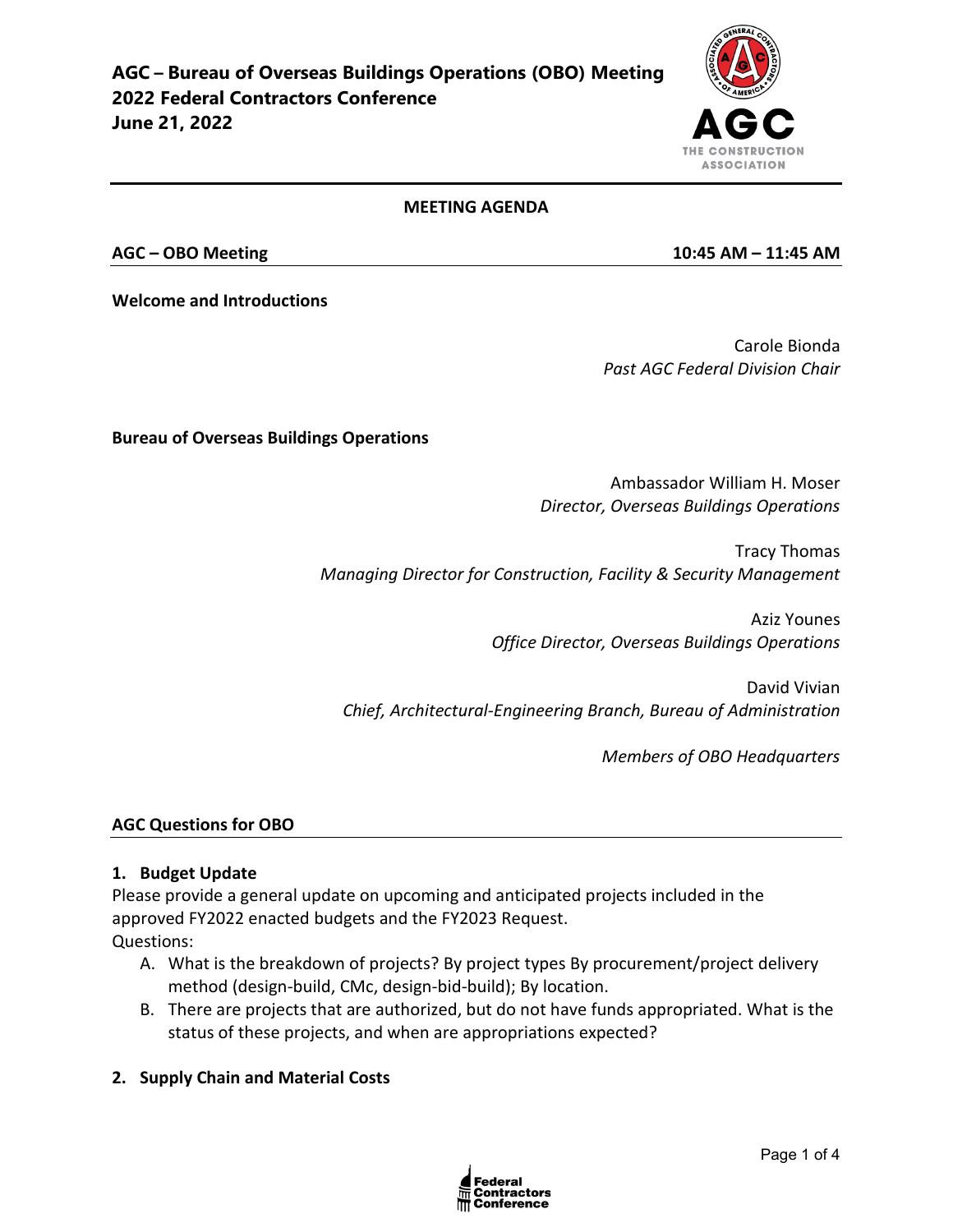

The unending series of supply-chain bottlenecks, as well as extreme price increases and long lead times for a variety of construction materials, threaten federal construction procurement. AGC of America has published its [Construction Inflation Alert,](https://www.agc.org/learn/construction-data/agc-construction-inflation-alert) a guide to inform owners, officials, and others about the cost and supply-chain challenges.

- A. What are OBO expectations as it relates to changes in pricing, materials, and schedules?
- B. Industry is seeing private clients including price adjustment clauses in solicitations as well as modify existing contracts to include a means for contractor recovery due to price escalation. Is OBO considering inclusion of this clause for recovery in both future and/or modifying current solicitations related to price escalation?
- C. Industry is seeing private clients including price adjustment clauses for reimbursement for costs associated with extended contract durations due to supplychain issues. Currently, the Federal contractors are typically allowed an extension of time but no reimbursement for costs associated with the delay. Is OBO considering inclusion of this clause for recovery in future and/or modifying current solicitations for delay costs?
- D. Does OBO account for the impacts of supply chain and material costs in their cost estimates?
- E. Does OBO account for the impacts of supply chain in their schedule estimates?
- F. How can AGC and OBO work together to address the challenges?

## **3. EMBASSY AFTER NEXT Program**

AGC of America met with leaders of the Department of State's OBO. AGC and OBO have had discussions to address the challenges OBO and the construction industry face in building embassies. Among the topics discussed were OBO's Embassy After Next program, formal partnering, and difficult contract requirements.

- A. Please give an update on the status of the Embassy After Next program.
- B. How will this program be different from the past Standard Embassy Design and Design Excellence programs?

## **4. Small Business Subcontracting**

FAR 17.702, statutory requirements Small Business Subcontracting Program, provides that subcontracting plans are not required "for contracts or contract modifications that will be performed entirely outside of the United States and its outlying areas"; both FAR 52.219-8, Utilization of Small Business Concerns, and FAR 52.219-9 Small Business Subcontracting Plans, employ FAR or SBA definitions of small businesses.

A. Please confirm that for international projects, your agencies will not require the submission of Small Business Subcontracting Plans?

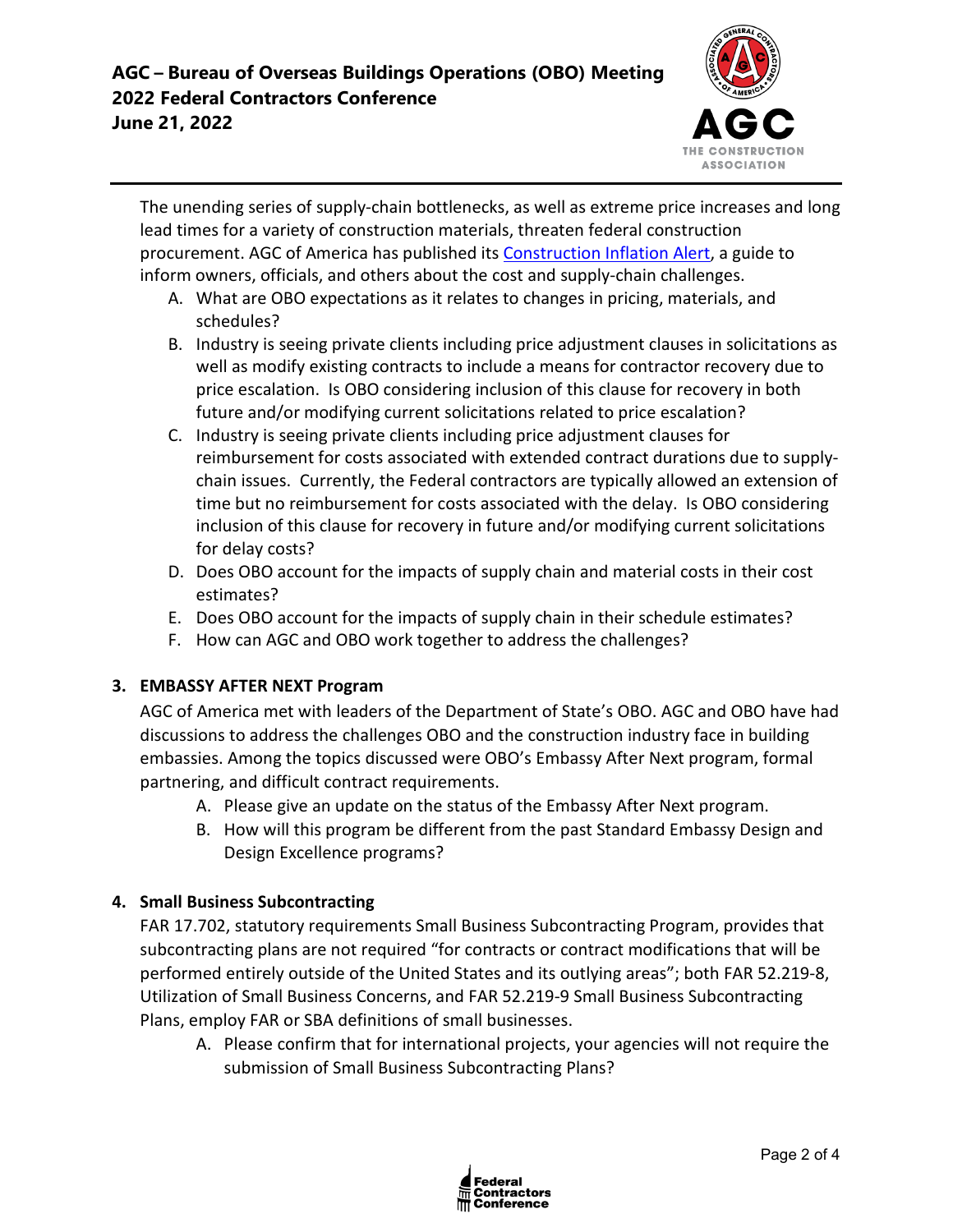

B. Federal agencies such as NAVFAC, USACE, and GSA are now requiring Small Business Participation Plans as an evaluation factor. While these plans are different from subcontracting plans, they employ the FAR and SBA definitions of small business. Would a given agency apply the small business evaluation factor on these international projects; and if so, how?

## **5. Applicability of Small Business Regulations Outside the United States**

On May 26, the final **FAR rule** went into effect to support the Small Business Administration policy of including overseas contracts in agency small business contracting goals. This final rule allows small business contracting procedures, e.g., set-asides, to apply to overseas procurements.

- A. Please give an update on the implementation of this rule on OBO projects.
- B. What challenges/opportunities does OBO see implementing this rule?

#### **6. General Contractors' Impediments When Performing Overseas**

AGC has seen an increase in solicitations that require past performance experience to be limited to work in a given country. This seems to unreasonably restrict competition, particularly when the project's technical specification requirements mirror U.S. standards and goes above and beyond the agency's minimum past performance requirements.

- A. What is the agency's position on past performance qualifications?
- B. What positions are in the most need of flexibility.

## **7. COVID-19**

On Sept. 9, 2021, President Biden issued Executive Order 14042, [Ensuring Adequate COVID](https://www.whitehouse.gov/briefing-room/presidential-actions/2021/09/09/executive-order-on-ensuring-adequate-covid-safety-protocols-for-federal-contractors/)  [Safety Protocols for Federal Contractors.](https://www.whitehouse.gov/briefing-room/presidential-actions/2021/09/09/executive-order-on-ensuring-adequate-covid-safety-protocols-for-federal-contractors/) This E.O. directs executive federal agencies to ensure compliance with all guidance for contractor or subcontractor workplace locations published by the [Safer Federal Workplace Task Force](https://www.saferfederalworkforce.gov/new/) (Task Force). These workplace safety protocols, including COVID-19 vaccine mandates, will apply to all covered contractor employees, including employees in covered contractor workplaces who are not working on a direct federal contract or contract-like instrument. Sept. 24, the Task Force issued [Guidance for Federal Contractors and Subcontractors](https://www.saferfederalworkforce.gov/downloads/Draft%20contractor%20guidance%20doc_20210922.pdf) implementing a broad vaccination mandate for direct federal contractors. Oct. 1, the [FAR Council directed agencies](https://www.saferfederalworkforce.gov/contractors/) to issue Class Deviations implementing these requirements, including a [DoD Class Deviation.](https://www.acq.osd.mil/dpap/policy/policyvault/USA001998-21-DPC.pdf)

AGC of America and two of its chapters, TEXO and AGC of Texas, filed their lawsuit on December 14, 2021, and immediately filed a motion for a Temporary Restraining Order (TRO) and a (second) preliminary injunction against the mandate that federal contractors require their employees to be fully vaccinated for COVID-19. (A GA court had issued a preliminary but nationwide injunction on Dec. 7, resulting in an extension of compliance